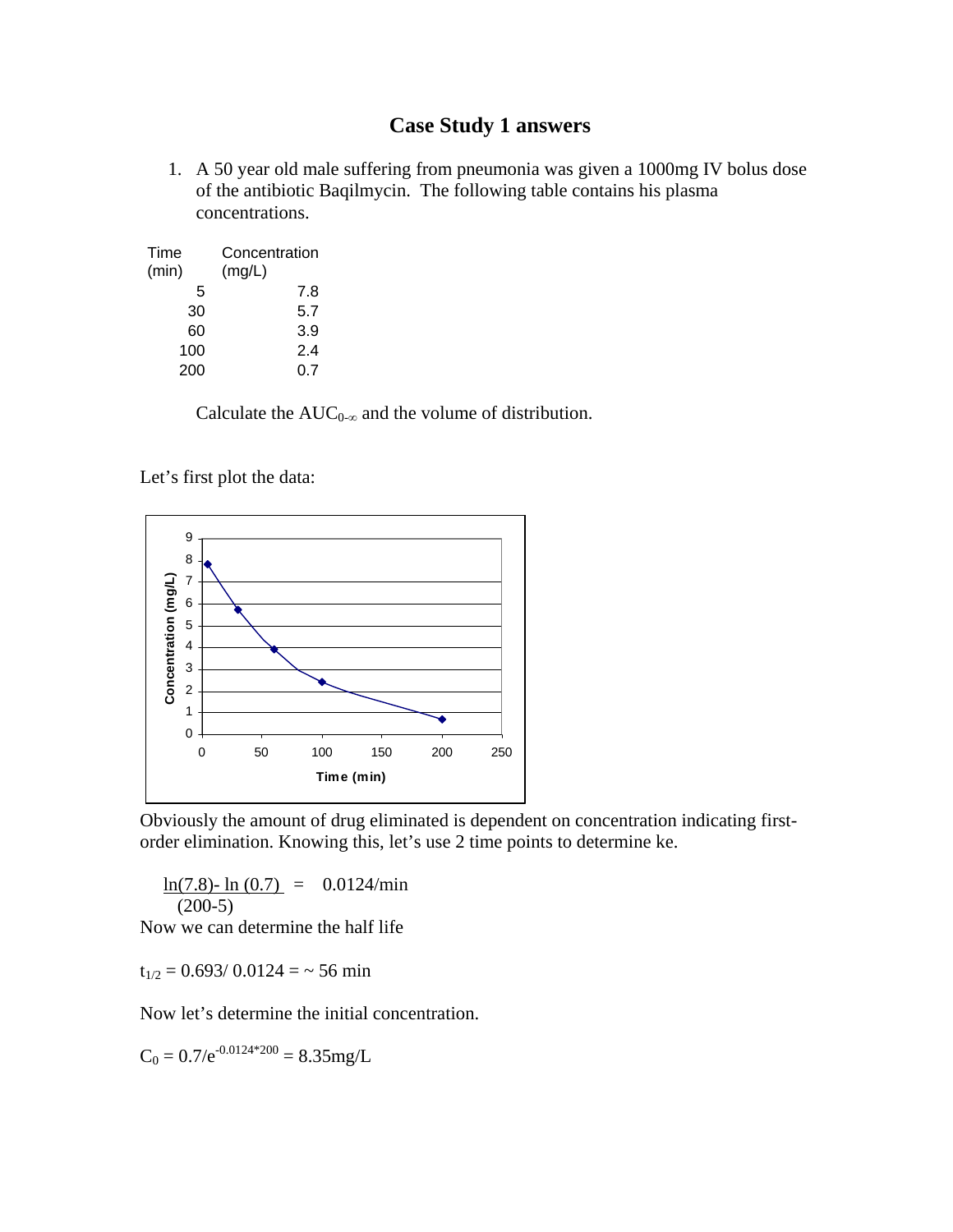Now we can determine the Volume of distribution

 $Vd = 1000$  mg/ 8.35 mg/L = 120L

Now let's use the trapezoidal method to determine the AUC for the time points we know.

 $AUC_{0.5} = (8.35 + 7.8) * 5/2 = 40.38$  mg\*min/L  $AUC_{5-30} = (7.8 + 5.7) * 25/2 = 168.75$  mg\*min/L  $AUC_{30-60} = (5.7 + 3.9) * 30/2 = 144$  mg\*min/L  $AUC_{60-100} = (3.9 + 2.4) * 40/2 = 126$  mg\*min/L  $AUC_{100-200} = (2.7 + 0.7) * 100/2 = 170$  mg\*min/L

The sum of these values will give you  $AUC_{0-200} = 649.13$  mg\*min/L Now  $AUC_{200-\infty} = 0.7/0.0124 = 56.5$  mg\*min/L adding this to  $AUC_{0-200}$  will give you AUC<sub>0-∞</sub> = 705.6 mg\*min/L

2. The same patient was also given a 500mg IV bolus dose of Grebohol. His initial plasma concentration is 10mg/L. If protein binding in the tissue is equal for both drugs, what is the difference in plasma protein binding between the two? (use a plasma volume of 3L and a tissue volume of 38L)

First we need to calculate Vd for Grebohol.  $Vd = 500/10 = 50 L$ 

Knowing that tissue protein binding is the same for both drugs solve for this with both drugs using the Vd equation.

 $Vd = Vp + Vt * f<sub>u</sub>/f<sub>ut</sub>$ 

And we get for Grebohol  $f_{ut} = f_{uG} * 38/47$ 

And for Baqilmycin

 $f_{ut} = f_{uB} * 38/117$ 

Set these equations equal to each other and solve for either  $f_{\text{uG}}$  or  $f_{\text{uB}}$ 

 $f_{\rm uB} = 2.5 f_{\rm uG}$  or  $f_{\rm uG} = 0.4 f_{\rm uB}$